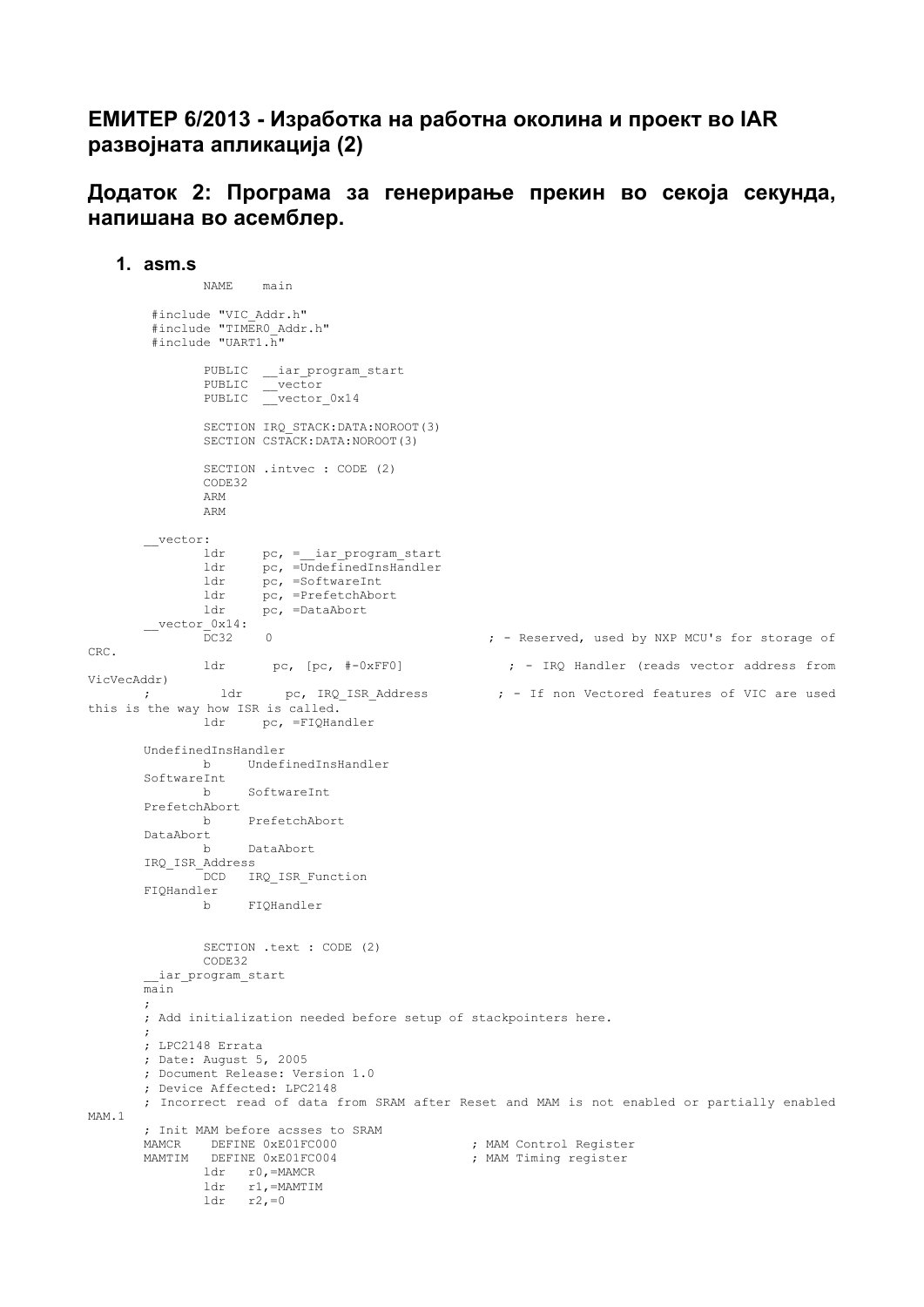```
 str r2,[r0] 
              ldr r2, = 7 str r2,[r1] 
        ldr r2,=2 
               str r2,[r0] 
       ; Initialize the stack pointers. 
       ; The pattern below can be used for any of the exception stacks: 
       ; FIQ, IRQ, SVC, ABT, UND, SYS. 
       ; The USR mode uses the same stack as SYS. 
       ; The stack segments must be defined in the linker command file, 
       ; and be declared above. 
       ; 
       ; -------------------- 
       ; Mode, correspords to bits 0-5 in CPSR 
                                                 ; Bit mask for mode bits in CPSR
       USR_MODE DEFINE 0x10<br>FIQ_MODE DEFINE 0x11 (Fast Inter
       FIQ_MODE DEFINE 0x11 \qquad \qquad ; Fast Interrupt Request mode<br>IRQ_MODE DEFINE 0x12 \qquad \qquad ; Interrupt Request mode
                                                ; Interrupt Request mode
       SVC_MODE DEFINE 0x13 ; Supervisor mode
       ABT_MODE DEFINE 0x17 <br>
UND MODE DEFINE 0x1B<br>
; Undefined :
                                                % Undefined Instruction mode<br>
System mode
       SYS MODE DEFINE 0x1Fmrs r0, cpsr <br>bic r0, r0, \#MODE MSK <br> \therefore \therefore Original PSR value
       bic r0,r0,#MODE MSK ; Clear the mode bits
       orr r0,r0,#IRQ MODE ; Set IRQ mode bits
              msr cpsr_c,r0 ; Change the mode<br>
1dr sp,=SFE(IRQ STACK) ; End of IRQ STACK
              ldr s_{P} = SFE(IRQ_STACK)bic r0,r0,#MODE_MSK ; Clear the mode bits<br>orr r0,r0,#SYS_MODE ; Set System mode bit.
              orr r0,r0,#SYS_MODE ; Set System mode bits<br>
msr cpsr_c,r0 ; Change the mode<br>
ldr sp,=SFE(CSTACK) ; End of CSTACK
       msr cpsrc,r0 \qquad \qquad ; Change the mode
        ldr sp,=SFE(CSTACK) ; End of CSTACK 
       // Initialize memory remapping to SRAM 
        ldr r0, MEMMAP 
        mov r1, #10b 
               str r1, [r0] ; - Remap exception vectors to SRAM 
(0x40000000). This way vector 0x00000008 will be remaped to 0x40000008 
       MEMMAP 
               DCD 0xE01FC040 
       // =================== 
       // Initialize UART1 controller 
       // =================== 
       PINSEL0 EQU 0xE002C000 
       // Enable access to devision latch 
               ldr r0, =U1LCR 
               mov r1, #10000000b 
              \frac{11}{11}, \frac{1100}{100}// Set devision value 
       // Devisor = PCLK / (16*BaudRate); PCLK = SYS CLK/4 = 3000000; BaudRate = 9600; Devisor =
19.53125 
               ldr r0, =U1DLL ; Devisor LSB 
               mov r1, #19 
        str r1, [r0] 
        ldr r0, =U1DLM ; Devisor MSB 
              mov r1, #0<br>str r1, [r0] str r1, [r0] 
       // Enable FIFO's 
              ldr r0, =U1FCR ; Enable FIFO's
               mov r1, #0 
              str r1, [r0]
       // Configure transmission parameters: 
              ldr r0, =U1LCR<br>mov r1, #00000011b\mathfrak{p} - DLAB = 0 (disable)
        ; BreakControl = 0 (disable) 
        ; ParitySelect = 00 (N/A) 
        ; ParityEnable = 0 (disable) 
        ; StopBitSelect = 0 (1 stop bits) 
                                        ; WordLength = 11 (8 bit character length) 
               str r1, [r0] 
       // Select Rx/Tx functionality for peripheral I/O pins 
        ldr r0, =PINSEL0 
       // 1 1 1 1 1 1 0 0 0 0 0 0 0 0 0 0 
       // 5 4 3 2 1 0 9 8 7 6 5 4 3 2 1 0 
        mov r1, #00000000000001010000000000000000b 
        str r1, [r0] 
       // ===================
```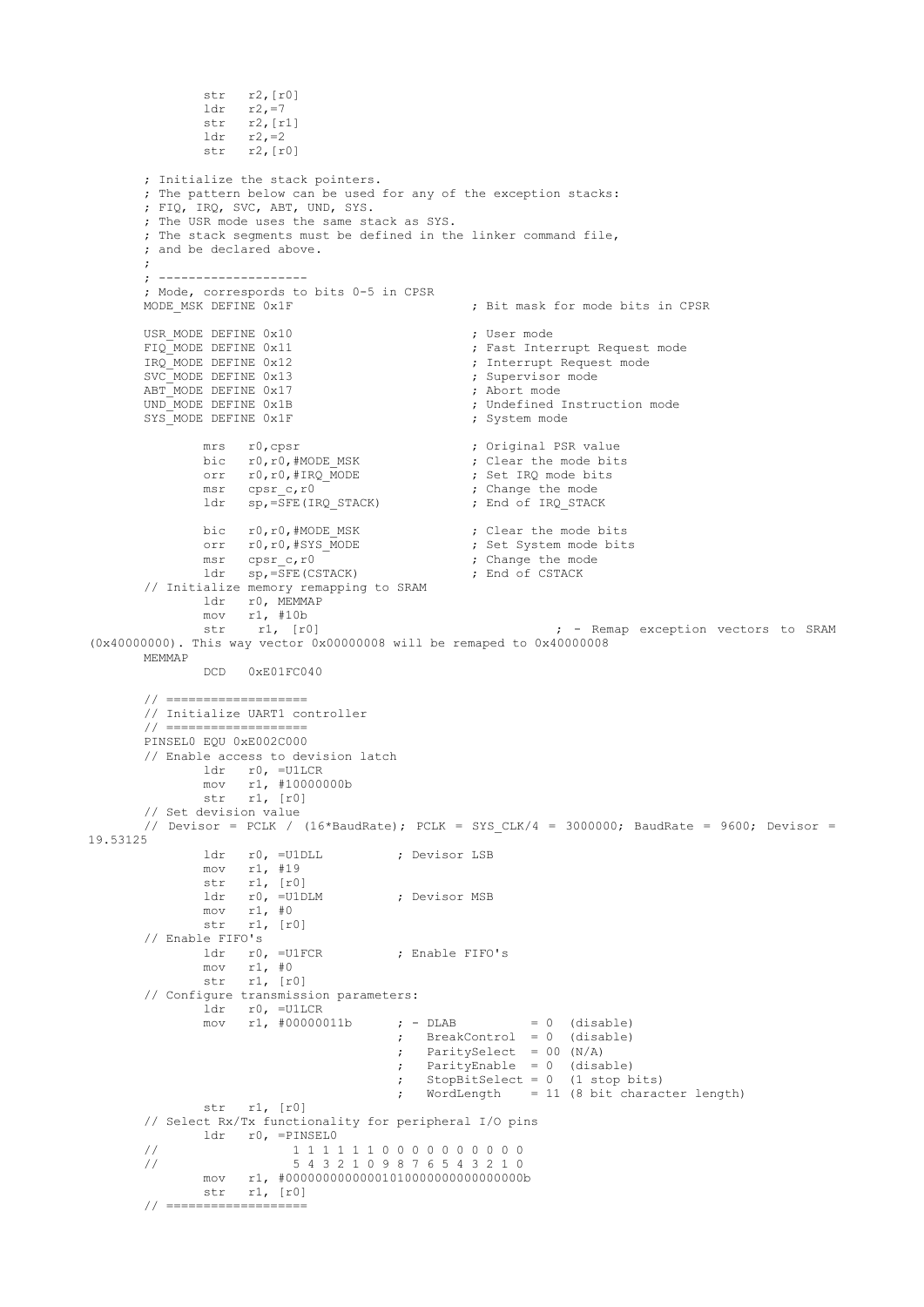```
// Initialize Vectored Interrupt Controller 
// =================== 
// Assign all interrupt channels to IRQ 
// VICIntSelect = 0; 
ldr r0, =VICIntSelect ;
 mov r1, #0 
 str r1, [r0] 
// Disable all interrupts 
// VICIntEnClear = 0xFFFFFFFF; 
          ldr r0, =VICIntEnClear ; 
 mov r1, #0xFFFFFFFF 
 str r1, [r0] 
// Clear all software interrupts 
// VICSoftIntClear = 0xFFFFFFFF; 
         ldr r0, =VICSoftIntClear;
          mov r1, #0xFFFFFFFF 
         str -1, [r0]// VIC registers can be accessed in User or privileged mode 
// VICProtection = 0; 
         ldr r0, =VICProtection;
 mov r1, #0 
 str r1, [r0] 
// Clear interrupt 
// VICVectAddr = 0; 
         ldr r0, =VICVectAddr;
 mov r1, #0 
 str r1, [r0] 
// Clear address of the Interrupt Service routine (ISR) for non-vectored IRQs. 
// VICDefVectAddr = 0; 
         ldr r0, =VICDefVectAddr :
          mov r1, #0 
          str r1, [r0] 
// Clear address of the Interrupt Service routine (ISR) for vectored IRQs. 
// VICVectAddr0 = 0 
         ldr r0, =VICVectAddr0 ;<br>mov r1, #0
                r1, #0<br>r1, [r0], #4
         str r1, [r0], #4 ; - addr(r1) = 0, r0=r0+4, r1 = VICVectAddr1
str r1, [r0], #4 ; - addr(r1) = 0, r0=r0+4, r1 = VICVectAddr2
str r1, [r0], #4 ; - addr(r1) = 0, r0=r0+4, r1 = VICVectAddr3
         str r1, \lceil r \rceil, \neq ; - addr(r1) = 0, r0=r0+4, r1 = VICVectAddr4<br>str r1, \lceil r \rceil, \neq ; - addr(r1) = 0, r0=r0+4, r1 = VICVectAddr5
         str r1, [r0], #4 ; - addr(r1) = 0, r0=r0+4, r1 = VICVectAddr5<br>str r1, [r0], #4 ; - addr(r1) = 0, r0=r0+4, r1 = VICVectAddr6
                                       s = addr(r1) = 0, r0=r0+4, r1 = VICVectAddr6str r1, [r0], \#4 ; - addr(r1) = 0, r0=r0+4, r1 = VICVectAddr7<br>str r1, [r0], \#4 ; - addr(r1) = 0, r0=r0+4, r1 = VICVectAddr8
          str r1, [r0], \#4 ; - addr(r1) = 0, r0=r0+4, r1 = VICVectAddr8<br>str r1, [r0], \#4 ; - addr(r1) = 0, r0=r0+4, r1 = VICVectAddr9
         str r1, [r0], \#4 ; - addr(r1) = 0, r0=r0+4, r1 = VICVectAddr1<br>str r1, [r0], \#4 ; - addr(r1) = 0, r0=r0+4, r1 = VICVectAddr1
str r1, [r0], #4 ; - addr(r1) = 0, r0=r0+4, r1 = VICVectAddr10
str r1, [r0], #4 ; - addr(r1) = 0, r0=r0+4, r1 = VICVectAddr11
          str r1, [r0], \#4 ; - addr(r1) = 0, r0=r0+4, r1 = VICVectAddr12<br>str r1, [r0], \#4 ; - addr(r1) = 0, r0=r0+4, r1 = VICVectAddr13
          str r1, [r0], \#4 ; - addr(r1) = 0, r0=r0+4, r1 = VICVectAddr13<br>str r1, [r0], \#4 ; - addr(r1) = 0, r0=r0+4, r1 = VICVectAddr14
         str r1, [r0], #4 ; - addr(r1) = 0, r0=r0+4, r1 = VICVectAddr14<br>str r1, [r0], #4 ; - addr(r1) = 0, r0=r0+4, r1 = VICVectAddr15
         str r1, [r0], #4 ; - addr(r1) = 0, r0=r0+4, r1 = VICVectAddr15<br>str r1, [r0] ; - addr(r1) = 0
                                       \int - addr(r1) = 0
// Disable all vectored IRQ slots 
// VICVectCntl0..15 = 0ldr r0, =VICVectCntl0 ;
         mov r1, #0<br>str r1, [r0], #4
         str r1, [r0], \#4 ; - addr(r1) = 0, r0=r0+4, r1 = VICVectCntl1<br>str r1, [r0], \#4 ; - addr(r1) = 0, r0=r0+4, r1 = VICVectCntl2
                 r1, [r0], #4 ; - addr(r1) = 0, r0=r0+4, r1 = VICVectCnt12<br>r1, [r0], #4 ; - addr(r1) = 0, r0=r0+4, r1 = VICVectCnt13str r1, [r0], #4 ; - addr(r1) = 0, r0=r0+4, r1 = VICVectCnt13
          str r1, [r0], #4 ; - addr(r1) = 0, r0=r0+4, r1 = VICVectCnt14
          str r1, [r0], \#4 ; - addr(r1) = 0, r0=r0+4, r1 = VICVectCnt15<br>str r1, [r0], \#4 ; - addr(r1) = 0, r0=r0+4, r1 = VICVectCnt16str r1, [r0], \#4 ; - addr(r1) = 0, r0=r0+4, r1 = VICVectCntl6<br>str r1, [r0], \#4 ; - addr(r1) = 0, r0=r0+4, r1 = VICVectCntl7
          str r1, [r0], \#4 ; - addr(r1) = 0, r0=r0+4, r1 = VICVectCntl7<br>str r1, [r0], \#4 ; - addr(r1) = 0, r0=r0+4, r1 = VICVectCntl8
str r1, [r0], #4 ; - addr(r1) = 0, r0=r0+4, r1 = VICVectCnt18
str r1, [r0], #4 ; - addr(r1) = 0, r0=r0+4, r1 = VICVectCnt19
         str r1, [r0], \#4 ; - addr(r1) = 0, r0=r0+4, r1 = VICVectCntl10<br>str r1, [r0], \#4 ; - addr(r1) = 0, r0=r0+4, r1 = VICVectCntl11
         str r1, [r0], #4 ; - addr(r1) = 0, r0=r0+4, r1 = VICVectCntl11
          str r1, [r0], #4 ; - addr(r1) = 0, r0=r0+4, r1 = VICVectCntl12
          str r1, [r0], \#4 ; - addr(r1) = 0, r0=r0+4, r1 = VICVectCnt113<br>str r1, [r0], \#4 ; - addr(r1) = 0, r0=r0+4, r1 = VICVectCnt114str r1, [r0], #4 ; - addr(r1) = 0, r0=r0+4, r1 = VICVectCntl14<br>str r1, [r0], #4 ; - addr(r1) = 0, r0=r0+4, r1 = VICVectCntl15
                                       \tau - addr(r1) = 0, r0=r0+4, r1 = VICVectCntl15
         str r1, [r0] ; - addr(r1) = 0
// Assign slot 0 to TIMER0 interrupts 
          ldr r0, =VICVectCnt10<br>ldr r1, =(VIC TIMER0)
                r1, =(VIC TIMER0|0x20)
         str r1, [r0]
// Set address of TIMER0 interrupt routine. 
           ldr r0, =VICVectAddr0 
           ldr r1, =TimerISR
```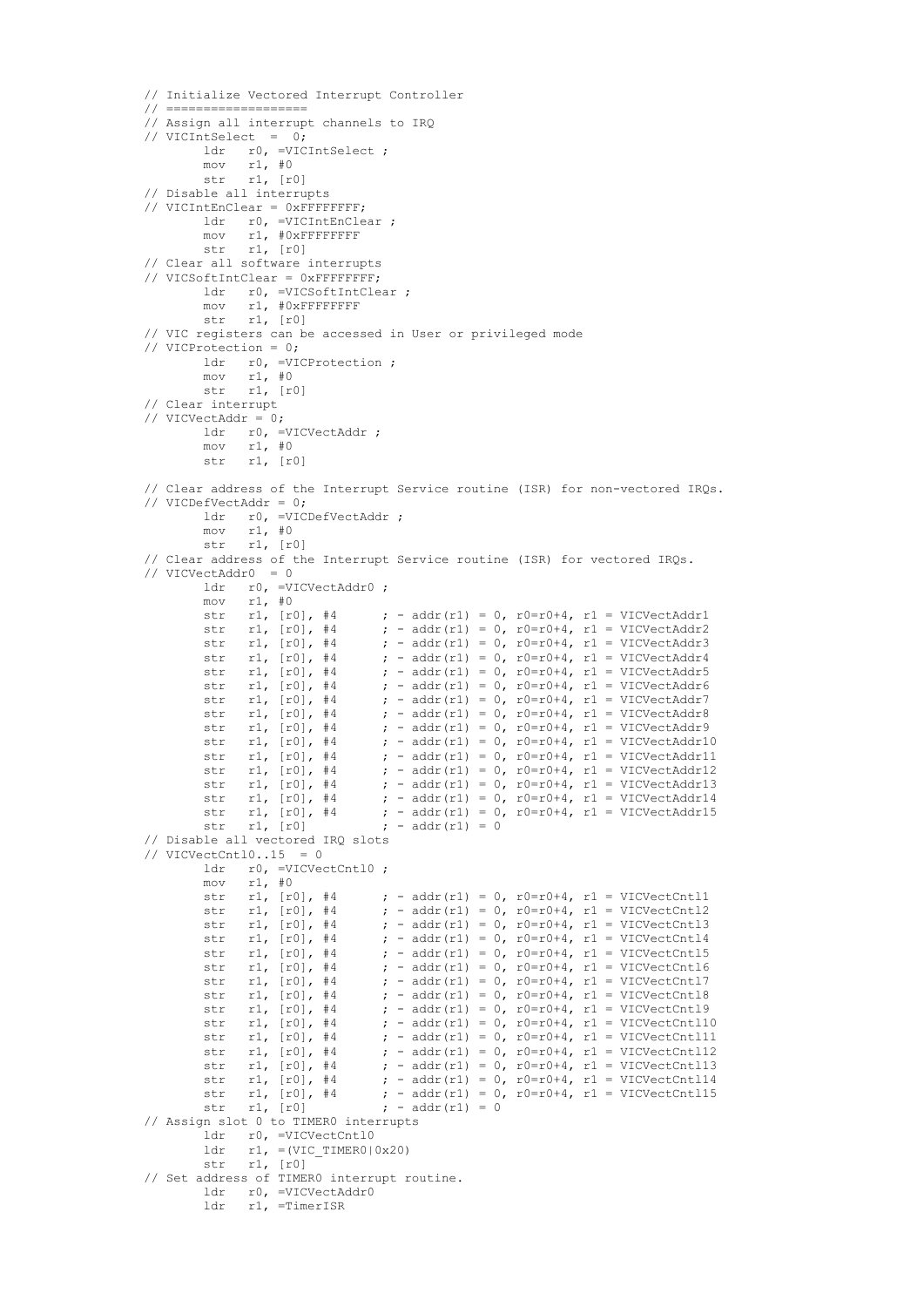```
 str r1, [r0] 
       // Enable interrupts from slot 0 
        ldr r0, =VICIntEnable 
        mov r1, #(1<<VIC_TIMER0) 
                str r1, [r0] 
       // =================== 
       // Configure TIMER0 
       // =================== 
       // Disable counting 
       \frac{7}{10} T0TCR=0;
                    r0, =T0TCR
        mov r1, #0 
        str r1, [r0] 
       // Clear interrupts flags 
       // T0IR=0xFF; 
               ldr r0, =T0IR 
        mov r1, #0xFF 
        str r1, [r0] 
       // Clear timer counter 
       // T0TC=0; 
               ldr r0, =T0TC 
        mov r1, #0 
        str r1, [r0] 
       // Set Prescaler Value 
       // T0PR = Timer0Config.Prescaler - 1; 
               ldr r0, =T0PR 
        mov r1, #1000 
        str r1, [r0] 
       // Clear prescaler timer counter 
       // TOPC=0; ldr r0, =T0PC 
               mov r1, #0 
               str r1, [r0] 
       // Set Interrupt on match 
              ldr r0, =T0MCR<br>mov r1, #11b
                    r1, #11b str r1, [r0] 
       // Init Compare modules 
              ldr r0, =T0MR0 ; - Set compare value for module 0 to 30000. When TC
reaches this value IRQ will be generated. 
        ldr r1, =3000 
        str r1, [r0] 
              ldr r0, =T0MR1 ; - Set compare value for module 1 to 0.<br>mov r1, #0
        mov r1, #0 
        str r1, [r0] 
              ldr r0, =T0MR2 ; - Set compare value for module 2 to 0.<br>mov r1, \#0mov r1, #0<br>str r1, frr1, [r0]
              ldr r0, =TOMR3 \qquad ; - Set compare value for module 3 to 0.
              mov r1, #0<br>str r1, [r(r1, [r0]
       // Reset Capture modules 
       // T0CCR=0; 
                    r0, =T0CCR
               mov r1, #0 
        str r1, [r0] 
       // Reset External Compare module 
       // TOEMR=0;<br>ldr
                    r0, =TOEMRmov r1, #0<br>str r1, [r(r1, [r0]
       // Enable IRQ in CPU 
              mrs r0, CPSR<br>bic r0, r0,
        bic r0, r0, #0x80 
        msr CPSR_cf, r0 
       // Enable TIMER0 counting 
               ldr r0, =T0TCR 
               mov r1, #1 
                str r1, [r0] 
       // Continue looping while TIMER0 generates IRQ reqest. 
       MainLoop 
               nop 
               nop 
               nop 
               nop<br>B MainLoop
                                            : - Loop forever.
```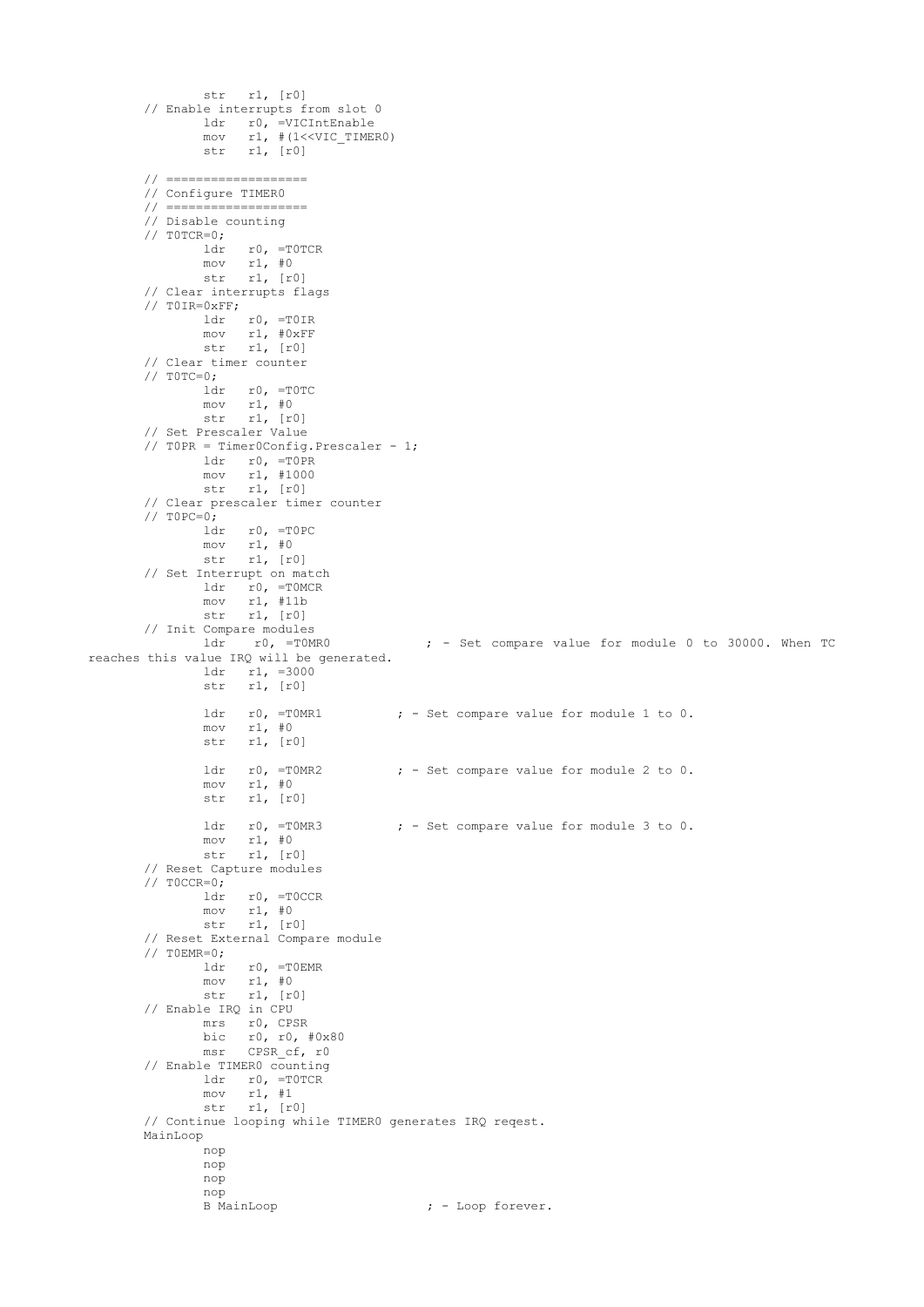```
// ============================================ 
// ============================================ 
IRQ_ISR_Function 
TimerISR 
        stmdb r13!,{r0,r1} ; - Save context (all used registers on IRQ stack) 
// Clear interrupts flags (ACK that interrupt is processed ) 
// T0IR=0xFF; 
 ldr r0, =T0IR 
 mov r1, #0xFF 
        str r1, [r0] 
// Send character over UART1 
       ldr r1, Count<br>add r1, r1, \#0x30add r1, r1, \#0x30 ; - Convert to ASCII<br>ldr r0. = U1THR
       ldr r0, =U1THR<br>str r1, [r0]\mu - Send character over UART1
        ldr r0, =U1THR 
 mov r1, #'\n' 
 str r1, [r0] 
 ldr r0, =U1THR 
mov r1, \#'\r'
        str r1, [r0] 
        ldr r1, Count 
        adds r1, r1, #1 
        cmp r1, #10 
        moveq r1, #0 
        str r1, Count 
// ACK Interrupt 
// VICVectAddr = 0;
 ldr r0, =VICVectAddr 
 mov r1, #0 
        str r1, [r0] 
// Restore content of registers and return from ISR 
ldmfd r13!, \{r0, r1\} ; - return old values of registers
subs pc, lr, #4 \qquad \qquad ; - exit from IRQ context
// ISR Variable 
Count 
        DC32 0x0 
// ============================================ 
// ============================================ 
        END
```
## **2. TIMER0\_Addr.h**

 \*\* \*\* TIMER0 \*\* \*\*\*\*\*\*\*\*\*\*\*\*\*\*\*\*\*\*\*\*\*\*\*\*\*\*\*\*\*\*\*\*\*\*\*\*\*\*\*\*\*\*\*\*\*\*\*\*\*\*\*\*\*\*\*\*\*\*\*\*\*\*\*\*\*\*\*\*\*\*\*\*\*\*\*/ T0IR EQU 0xE0004000 T0TCR EQU 0xE0004004 T0TC EQU 0xE0004008 T0PR EQU 0xE000400C T0PC EQU 0xE0004010 T0MCR EQU 0xE0004014 T0MR0 EQU 0xE0004018 T0MR1 EQU 0xE000401C T0MR2 EQU 0xE0004020 T0MR3 EQU 0xE0004024 T0CCR EQU 0xE0004028 T0CR0 EQU 0xE000402C T0CR1 EQU 0xE0004030 T0CR2 EQU 0xE0004034 T0CR3 EQU 0xE0004038 T0EMR EQU 0xE000403C T0CTCR EQU 0xE0004070

/\*\*\*\*\*\*\*\*\*\*\*\*\*\*\*\*\*\*\*\*\*\*\*\*\*\*\*\*\*\*\*\*\*\*\*\*\*\*\*\*\*\*\*\*\*\*\*\*\*\*\*\*\*\*\*\*\*\*\*\*\*\*\*\*\*\*\*\*\*\*\*\*\*\*\*

## **3. UART1.h**

| U1FCR        | EOU | 0xE0010008 |
|--------------|-----|------------|
| <b>U1LCR</b> | EOU | 0xE001000C |
| U1MCR        | EOU | 0xE0010010 |
| <b>U1LSR</b> | EOU | 0xE0010014 |
| U1MSR        | EOU | 0xE0010018 |
| U1SCR        | EOU | 0xE001001C |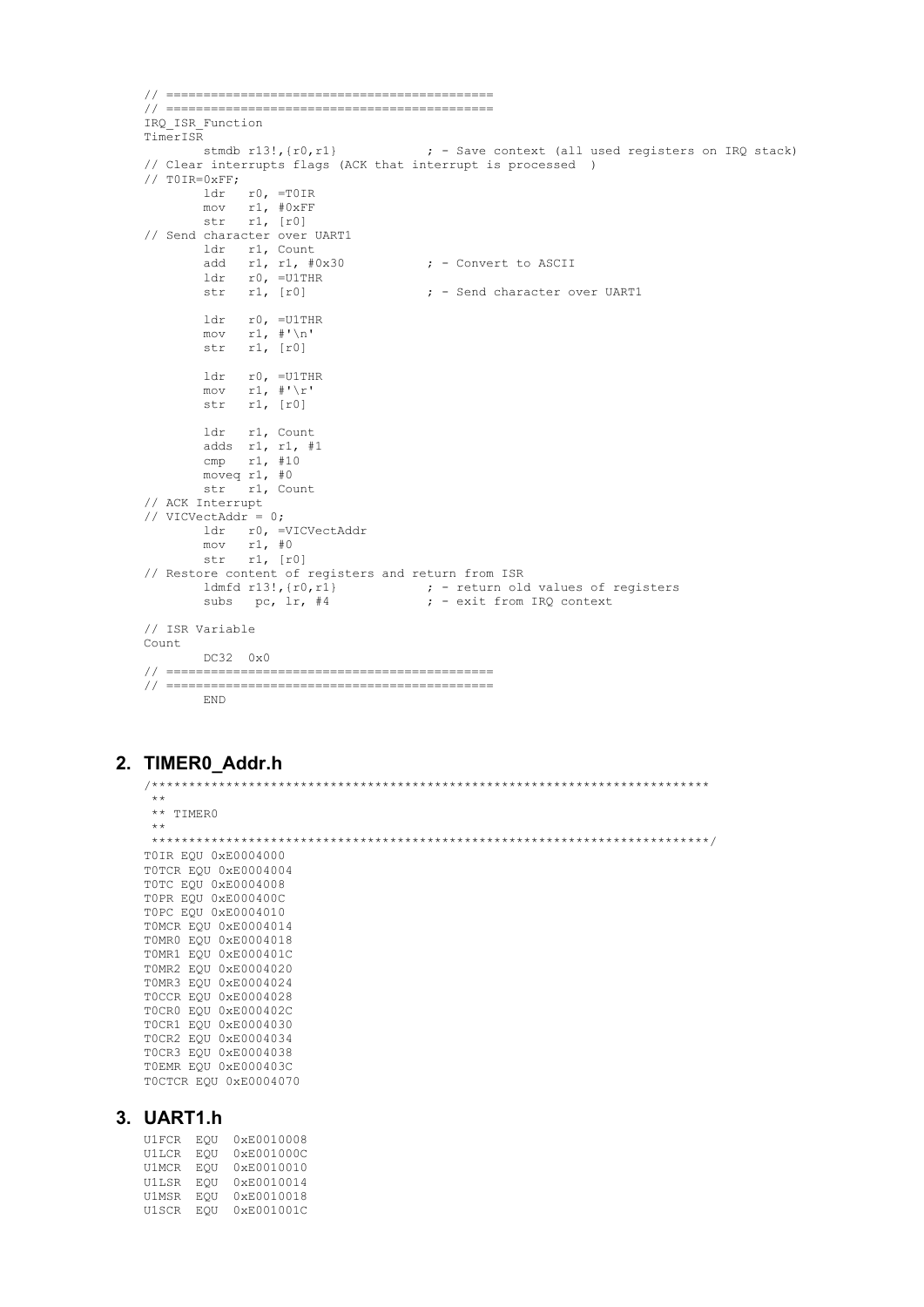| U1ACR        | EOU | 0xE0010020 |
|--------------|-----|------------|
| U1FDR        | EOU | 0xE0010028 |
| U1TER        | EOU | 0xE0010030 |
| <b>U1THR</b> | EOU | 0xE0010000 |
| <b>U1RBR</b> | EOU | 0xE0010000 |
| U1DLL        | EOU | 0xE0010000 |
| U1DLM        | EOU | 0xE0010004 |

## **4. VIC\_Addr.h**

| VIC_Addr.n                                                |                                                      |                      |
|-----------------------------------------------------------|------------------------------------------------------|----------------------|
| VICIRQStatus EQU                                          | $0x$ FFFFF000                                        |                      |
| VICFIQStatus EQU                                          | $0x$ FFFFF004                                        |                      |
| VICRawIntr EQU                                            | $0x$ FFFFF008                                        |                      |
| VICIntSelect EQU                                          | 0xFFFFF00C                                           |                      |
| VICIntEnable EQU                                          | $0x$ FFFFF010                                        |                      |
| VICIntEnClear EQU                                         | $0x$ FFFFF014                                        |                      |
| VICSoftInt EOU<br>VICSoftIntClear EQU 0xFFFFF01C          | $0x$ FFFFF018                                        |                      |
| VICProtection EQU                                         | $0x$ FFFFF020                                        |                      |
| VICVectAddr EQU                                           | $0x$ FFFFF030                                        |                      |
| VICDefVectAddr EOU                                        | $0x$ FFFFF034                                        |                      |
| VICVectAddr0 EOU                                          | $0x$ FFFFF100                                        |                      |
| VICVectAddr1 EQU                                          | $0x$ FFFFF104                                        |                      |
| VICVectAddr2 EQU                                          | $0x$ FFFFF108                                        |                      |
| VICVectAddr3 EQU                                          | 0xFFFFF10C                                           |                      |
| VICVectAddr4 EQU                                          | $0x$ FFFFF110                                        |                      |
| VICVectAddr5 EQU                                          | $0x$ FFFFF114                                        |                      |
| VICVectAddr6 EOU                                          | $0x$ FFFFF118                                        |                      |
| VICVectAddr7 EQU                                          | 0xFFFFF11C                                           |                      |
| VICVectAddr8 EQU                                          | $0x$ FFFFF120<br>$0x$ FFFFF124                       |                      |
| VICVectAddr9 EQU<br>VICVectAddr10 EQU                     | $0x$ FFFFF128                                        |                      |
| VICVectAddr11 EQU                                         | 0xFFFFF12C                                           |                      |
| VICVectAddr12 EQU                                         | $0x$ FFFFF130                                        |                      |
| VICVectAddr13 EQU                                         | $0x$ FFFFF134                                        |                      |
| VICVectAddr14 EQU                                         | $0x$ FFFFF138                                        |                      |
| VICVectAddr15 EQU                                         | 0xFFFFF13C                                           |                      |
| VICVectCnt10 EQU                                          | $0x$ FFFFF200                                        |                      |
| VICVectCntl1 EQU                                          | $0x$ FFFFF204                                        |                      |
| VICVectCntl2 EQU                                          | $0x$ FFFFF208                                        |                      |
| VICVectCntl3 EQU                                          | 0xFFFFF20C                                           |                      |
| VICVectCnt14 EQU                                          | $0x$ FFFFF210                                        |                      |
| VICVectCnt15 EQU                                          | $0x$ FFFFF214                                        |                      |
| VICVectCnt16 EQU                                          | $0x$ FFFFF218<br>0xFFFFF21C                          |                      |
| VICVectCntl7 EQU<br>VICVectCnt18 EQU                      | $0x$ FFFFF220                                        |                      |
| VICVectCnt19 EQU                                          | $0x$ FFFFF224                                        |                      |
| VICVectCntl10 EQU                                         | $0x$ FFFFF228                                        |                      |
| VICVectCntl11 EQU                                         | 0xFFFFF22C                                           |                      |
| VICVectCntl12 EQU                                         | $0x$ FFFFF230                                        |                      |
| VICVectCnt113 EQU                                         | $0x$ FFFFF234                                        |                      |
| VICVectCntl14 EQU                                         | $0x$ FFFFF238                                        |                      |
| VICVectCntl15 EQU                                         | 0xFFFFF23C                                           |                      |
| $\star$ $\star$<br>$\star\star$<br>VIC Interrupt channels |                                                      |                      |
| $\star$ $\star$                                           |                                                      |                      |
|                                                           |                                                      |                      |
| #define VIC WDT                                           | $0$ /* Watchdog                                      | $\star/$             |
| #define VIC SW                                            | 1 /* Software interrupts                             | $\star/$             |
| #define VIC DEBUGRX                                       | 2 /* Embedded ICE, DbgCommRx                         | $^*/$                |
| #define VIC DEBUGTX                                       | 3 /* Embedded ICE, DbgCommTx                         | $\star/$             |
| #define VIC TIMERO                                        | $4$ /* Timer 0 (Match 0-3 Capture 0-3)               | $\star/$             |
| #define VIC TIMER1                                        | $5$ /* Timer 1 (Match 0-3 Capture 0-3)               | $\star/$             |
| #define VIC UARTO                                         | $6$ /* UART 0 (RLS, THRE, RDA, CTI)                  | $\star/$             |
| #define VIC UART1<br>#define VIC PWM0                     | 7 /* UART 1 (RLS, THRE, RDA, CTI, MSI)<br>8 /* PWM 0 | $\star/$<br>$\star/$ |
| #define VIC I2C                                           | (Match $0-6$ Capture $0-3$ )<br>9 /* I2C 0<br>(SI)   | $\star/$             |
| #define VIC SPI                                           | $10$ /* SPI 0<br>(SPIF, MODF)                        | $\star/$             |
| #define VIC SSP                                           | $11 / *$ SSP                                         | $\star/$             |
| #define VIC PLL                                           | 12 <sup>°</sup><br>$/*$ PLL lock (PLOCK)             | $\star/$             |
| #define VIC RTC                                           | $/$ * RTC<br>13<br>(RTCCIF, RTCALF)                  | $\star/$             |
| #define VIC EINTO                                         | 14 /* External interrupt 0 (EINT0)                   | $\star/$             |
| #define VIC EINT1                                         | 15 /* External interrupt 1 (EINT1)                   | $\star/$             |
| #define VIC EINT2                                         | 16 /* External interrupt 2 (EINT2)                   | $\star/$             |
| #define VIC EINT3                                         | 17 /* External interrupt 3 (EINT3)                   | $\star/$             |
| #define VIC AD0                                           | 18 /* A/D converter 0                                | $\star/$             |
| #define VIC I2C1                                          | $19 / * 12C 1$                                       | $\star/$             |
| #define VIC BOD                                           | 20 /* Brown out detect                               | $\star/$             |